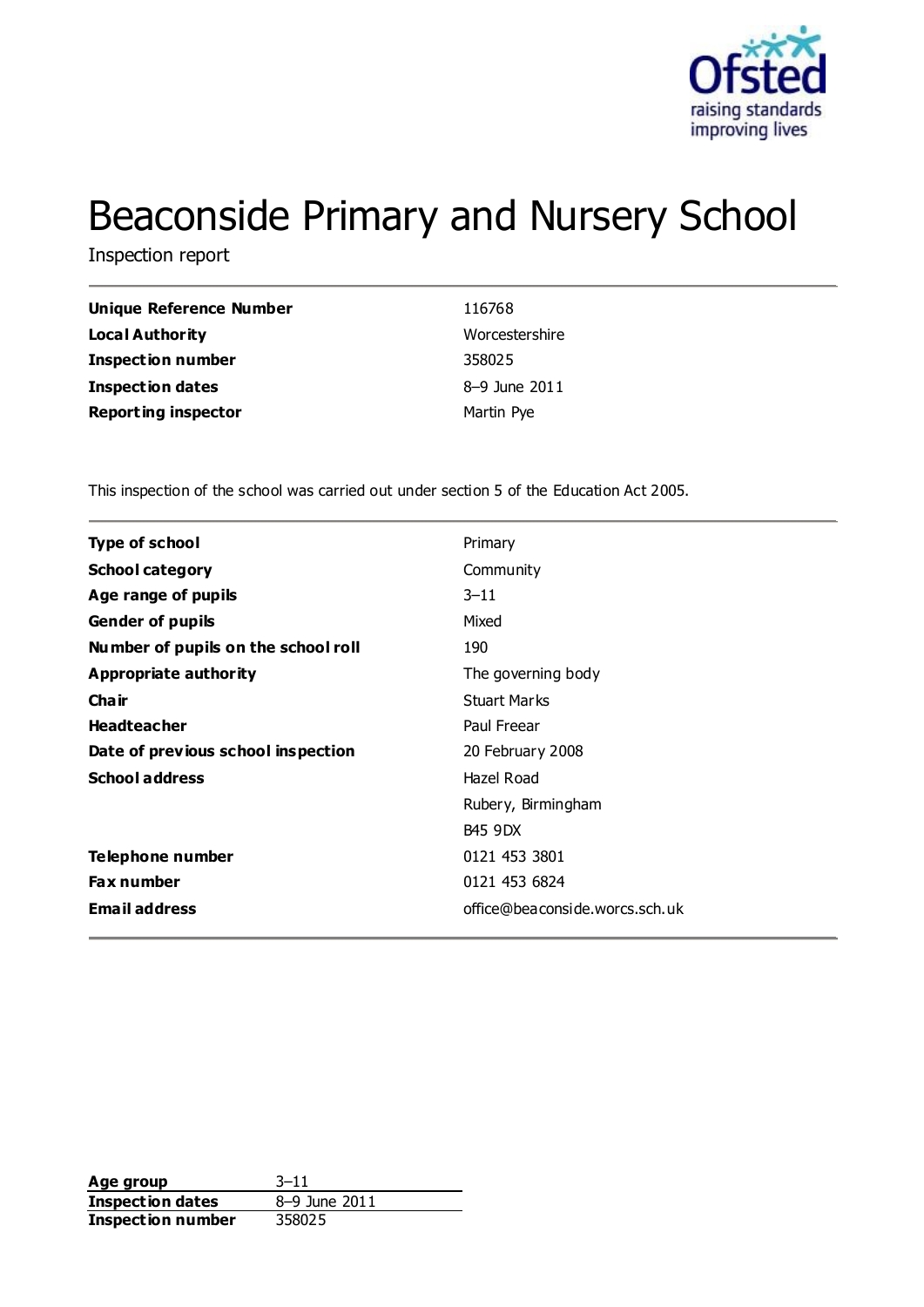The Office for Standards in Education, Children's Services and Skills (Ofsted) regulates and inspects to achieve excellence in the care of children and young people, and in education and skills for learners of all ages. It regulates and inspects childcare and children's social care, and inspects the Children and Family Court Advisory Support Service (Cafcass), schools, colleges, initial teacher training, work-based learning and skills training, adult and community learning, and education and training in prisons and other secure establishments. It assesses council children's services, and inspects services for looked after children, safeguarding and child protection.

Further copies of this report are obtainable from the school. Under the Education Act 2005, the school must provide a copy of this report free of charge to certain categories of people. A charge not exceeding the full cost of reproduction may be made for any other copies supplied.

If you would like a copy of this document in a different format, such as large print or Braille, please telephone 0300 123 4234, or email **[enquiries@ofsted.gov.uk](mailto:enquiries@ofsted.gov.uk)**.

You may copy all or parts of this document for non-commercial educational purposes, as long as you give details of the source and date of publication and do not alter the documentation in any way.

To receive regular email alerts about new publications, including survey reports and school inspection reports, please visit our website and go to 'Subscribe'.

Royal Exchange Buildings St Ann's Square Manchester M2 7LA T: 0300 123 4234 Textphone: 0161 618 8524 E: **[enquiries@ofsted.gov.uk](mailto:enquiries@ofsted.gov.uk)**

W: **[www.ofsted.gov.uk](http://www.ofsted.gov.uk/)**

© Crown copyright 2011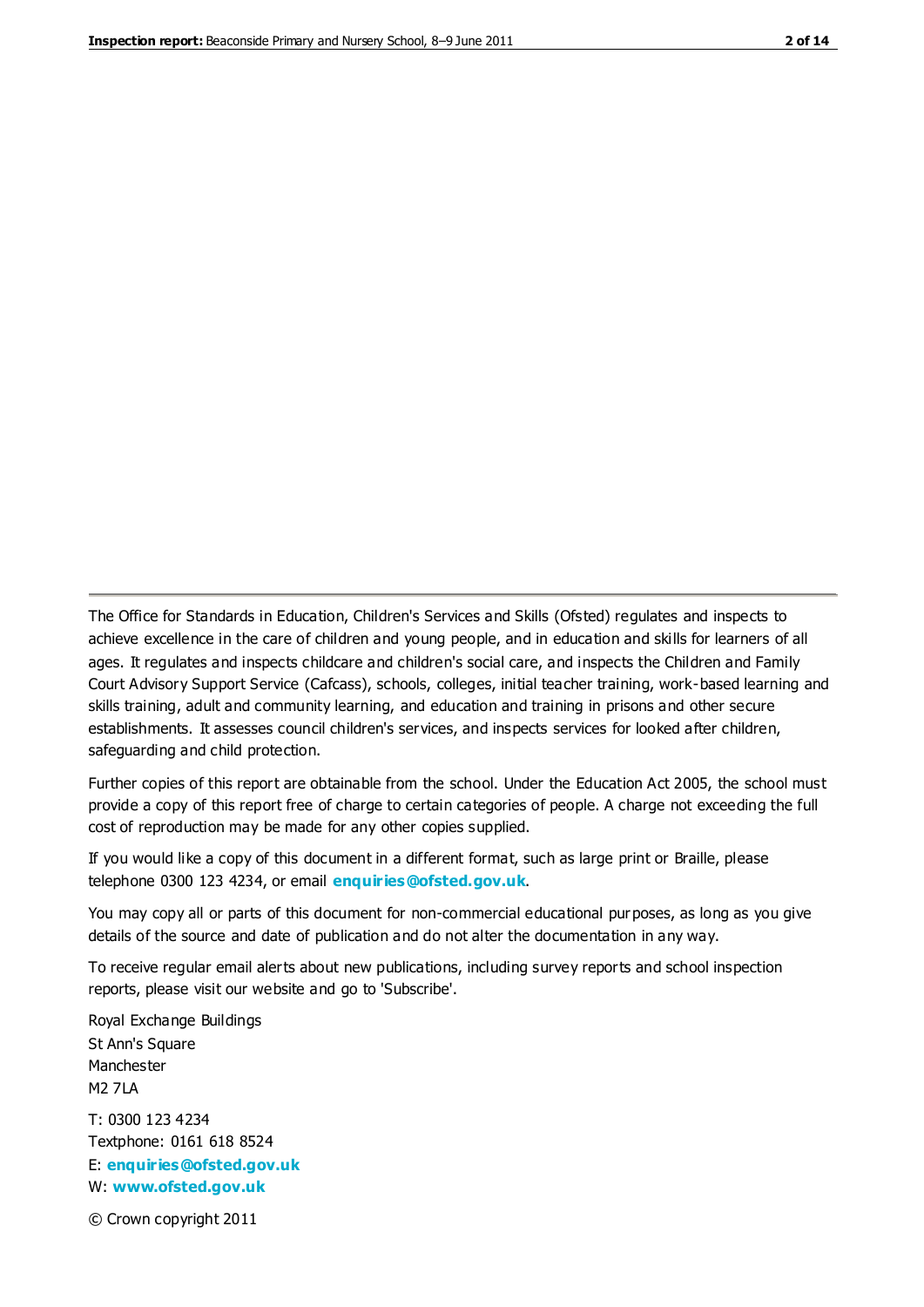# **Introduction**

This inspection was carried out by three additional inspectors. They visited 19 lessons and observed eight teachers and two student teachers. The inspectors held discussions with members of the governing body, the headteacher, senior leaders and other staff, a group of pupils, and parents and carers. They looked at a range of information, including documentation relating to self-evaluation, school development and safeguarding, data showing progress made by pupils and samples of their work. Questionnaires returned by 94 parents and carers, 97 pupils and 14 members of staff were analysed.

The inspection team reviewed many aspects of the school's work. It looked in detail at a number of key areas.

- What is the quality, and consistency, of teaching and learning across the school?
- How effective is the use of assessment information in informing teachers' planning and assisting learning in lessons, especially for the more-able pupils?
- What has been the impact of actions taken by school leaders and managers to improve pupils' progress and attainment in English and mathematics?
- What steps has the school taken to increase pupils' awareness of the wider world?
- $\blacksquare$  How effective is the governing body in bringing challenge and support to the work of the school?

# **Information about the school**

Beaconside Primary is smaller in size than most primary schools. The majority of pupils are from White British backgrounds and the proportion whose first language is believed not be to be English is very low. The proportion of pupils known to be eligible for free school meals is below average. The proportion of pupils with special educational needs and/or disabilities, including those with a statement of special needs, is above average. This is because the school offers a specially resourced provision for special educational needs. There are currently eight pupils with autism registered at the specialist base and they attend lessons in the main school whenever possible. There is a school-based nursery and a pre-school nursery on site. The pre-school provision is not managed by the governing body and is, therefore, inspected separately.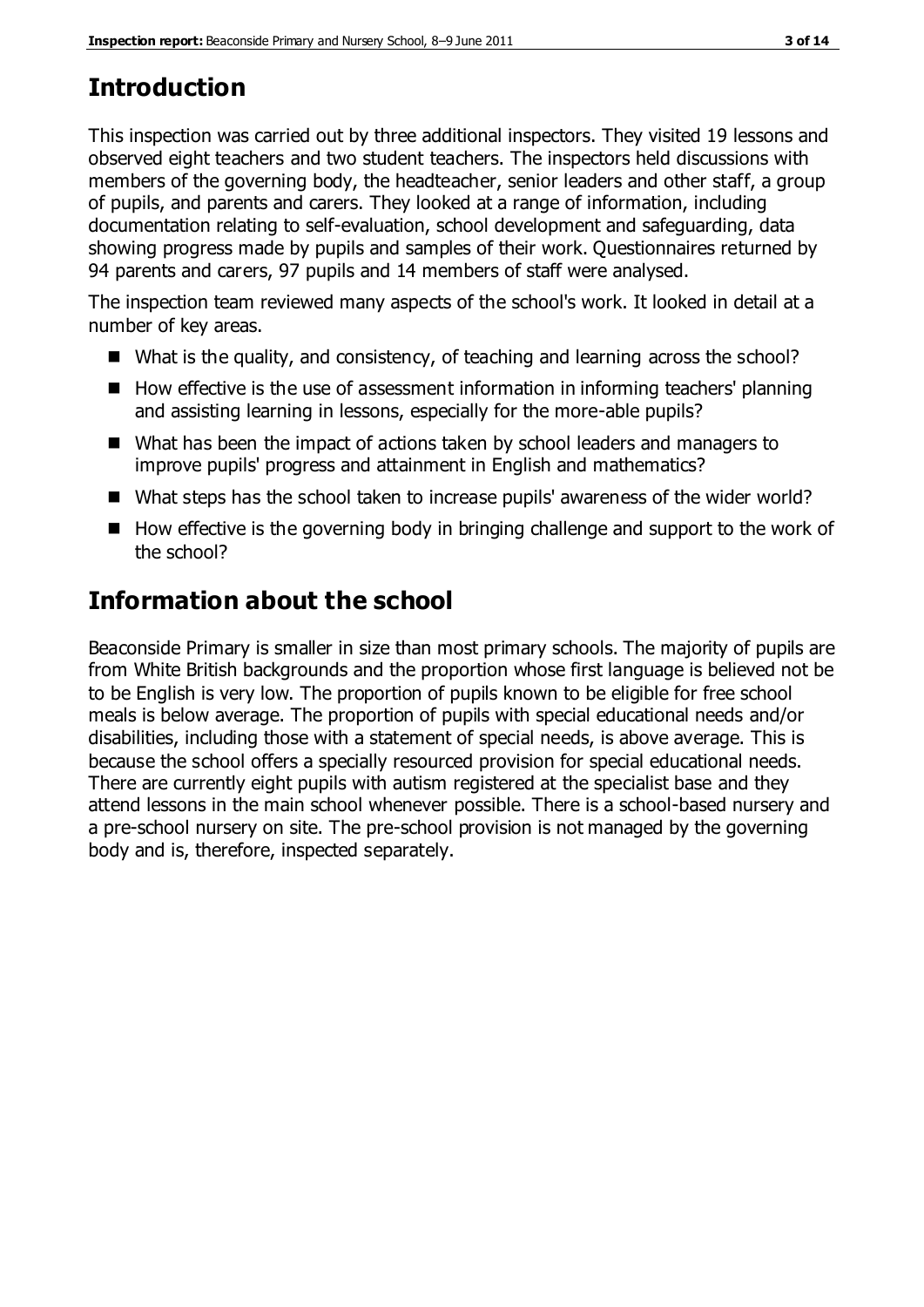**Inspection grades: 1 is outstanding, 2 is good, 3 is satisfactory, and 4 is inadequate** Please turn to the glossary for a description of the grades and inspection terms

# **Inspection judgements**

| Overall effectiveness: how good is the school?  |  |
|-------------------------------------------------|--|
| The school's capacity for sustained improvement |  |

## **Main findings**

Beaconside Primary is a good and improving school where pupils' achievements are valued and success is celebrated. Good teaching and an exciting curriculum provide many opportunities for pupils to try new things and discover the enjoyment of learning. Consequently, most pupils behave well, work hard and make good progress.

The wide variety of activities and events organised by the school help to create a strong sense of community. Links with other organisations, coupled with the strong emphasis on outdoor and environmental education, enriches learning and promotes responsible attitudes. This means that pupils are well prepared for the next stage of their education. Pupils' personal development is good and a caring ethos ensures that all pupils, especially those whose circumstances may make them vulnerable, are well looked after, and feel safe. Pupils do their best to adopt a healthy lifestyle and make a good contribution to school and community life. A few national and international links are developing and this is starting to provide pupils with a greater awareness of the wider world. The many positive comments received from parents, carers and pupils are indicative of the high level of confidence that they have in the school, with one parent saying, 'I am delighted with the care, attention, education and activities at Beaconside Primary.

Children get off to a good start in the Nursery and Reception classes, where they progress well in all areas of learning because the teaching is good. The majority of teaching in other classes is also good. This means that most pupils make good progress and, by the end of Year 6, attain standards in English and mathematics that are above average. Improvements to the tracking and assessment of pupils' progress mean that teachers are able to plan lessons that build effectively on prior learning. Assessment information is used well in lessons to adjust teaching and to monitor progress. Nevertheless, different classes use different systems. This inconsistent approach across the school means that the quality of feedback given to pupils about how they can improve their work is variable. Pupils with special educational needs and/or disabilities make satisfactory progress. This is because, while they receive some good support in lessons, planning to support learning for pupils in the specialist resource base is not always sharply focused enough on their specific academic needs.

The headteacher's enthusiastic drive to make the school better has been instrumental in bringing about the many improvements since the last inspection. He has created a climate of high expectation and a sense of shared purpose is now emerging. The school has experienced some staff absence recently and the roles of some key leaders are currently being reviewed. This is helping to establish clearly defined roles and responsibilities and bring greater accountability for leadership at all levels. As a result, teamwork has been strengthened and pupil progress is accelerating. Given the positive outcomes for pupils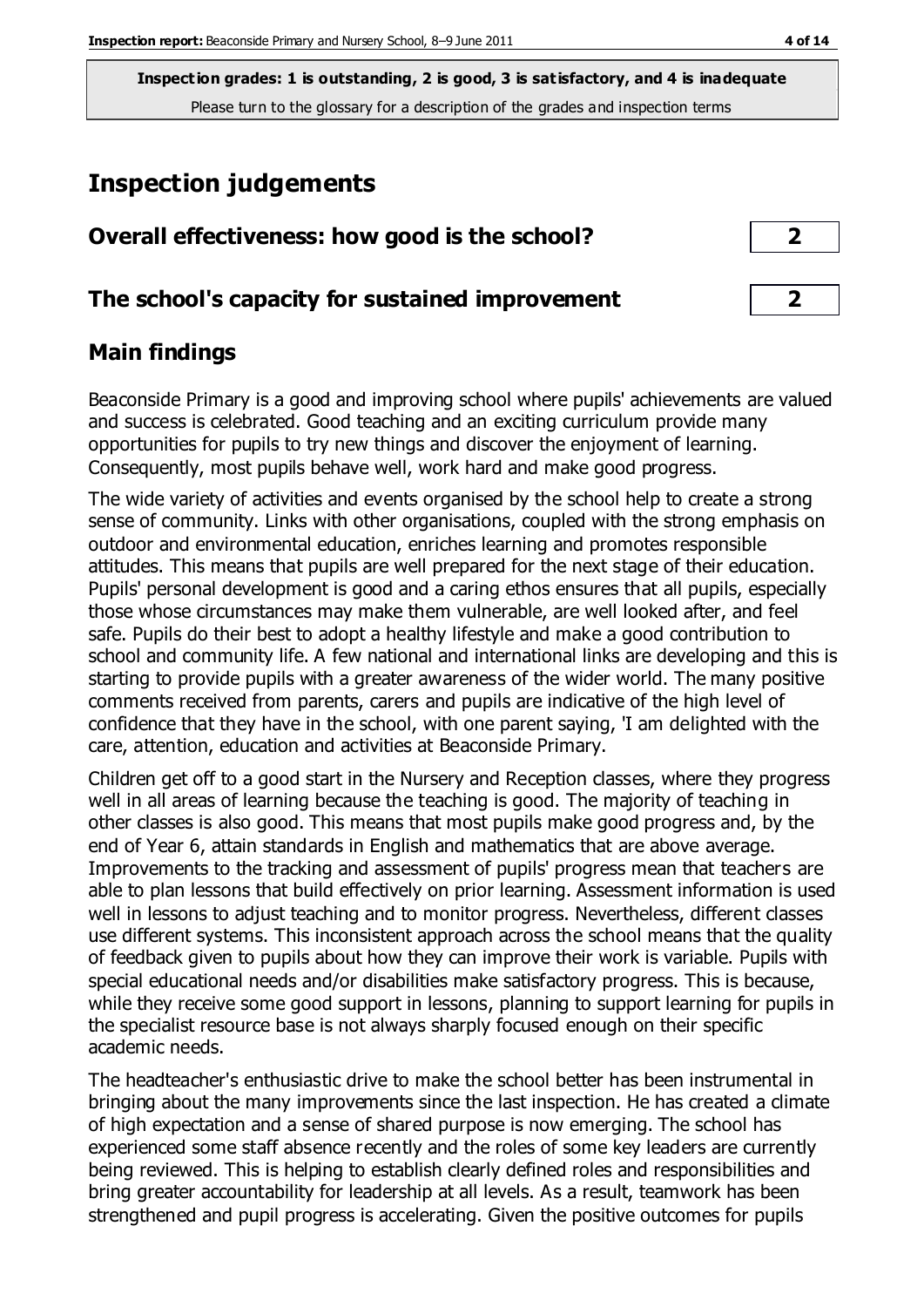**Inspection grades: 1 is outstanding, 2 is good, 3 is satisfactory, and 4 is inadequate** Please turn to the glossary for a description of the grades and inspection terms

and the impact of strategies to improve teaching and learning, the school's capacity for future improvement is good.

## **What does the school need to do to improve further?**

- Improve the rate of progress and the quality of learning for all pupils with special educational needs and/or disabilities by:
	- making sure work is always purposeful and well targeted to meet pupils' clearly defined learning needs
	- making sure that records and plans are kept up to date and sharply focused on specific learning objectives.

#### **Outcomes for individuals and groups of pupils 2**



Pupils are well cared for at Beaconside School and the large majority of pupils make good progress. Consequently, by the time they reach the end of Year 6, their attainment in English and mathematics is above average. Pupils with special educational needs and/or disabilities are well supported in lessons and steps taken to support pupils' emotional and physical needs are effective. However, planning and activities, particularly for pupils in the specialist resource base, are not always sharply focused enough on their learning needs. This means that they do not always make as much progress as they could in every session.

Pupils behave well and are keen to do their best. Their enjoyment of learning can be clearly seen when they are involved in activities that build upon their first-hand experience. The weekly 'Creative Afternoons' provide many opportunities for pupils to cooperate and apply their basic skills as they participate in active and exciting activities. This helps to boost their confidence and prepare them for their future economic wellbeing. Pupils are usually punctual although attendance rates have recently declined and are now average.

Pupils are aware of the importance of a healthy diet and of taking plenty of exercise. This is reflected in their keen involvement in the many sporting and physical activities organised by the school, including street dance and gardening. Older pupils speak confidently about the measures taken by the school to keep them safe and can talk about their duty to look after others. They show a good understanding of right and wrong and take an interest in other people's feelings and beliefs. Pupils make a good contribution to school life, taking on roles such as 'tour guides' or serving as members of the school council. Involvement in community events and the strong emphasis on environmental education help to develop pupils' sense of social and environmental responsibility.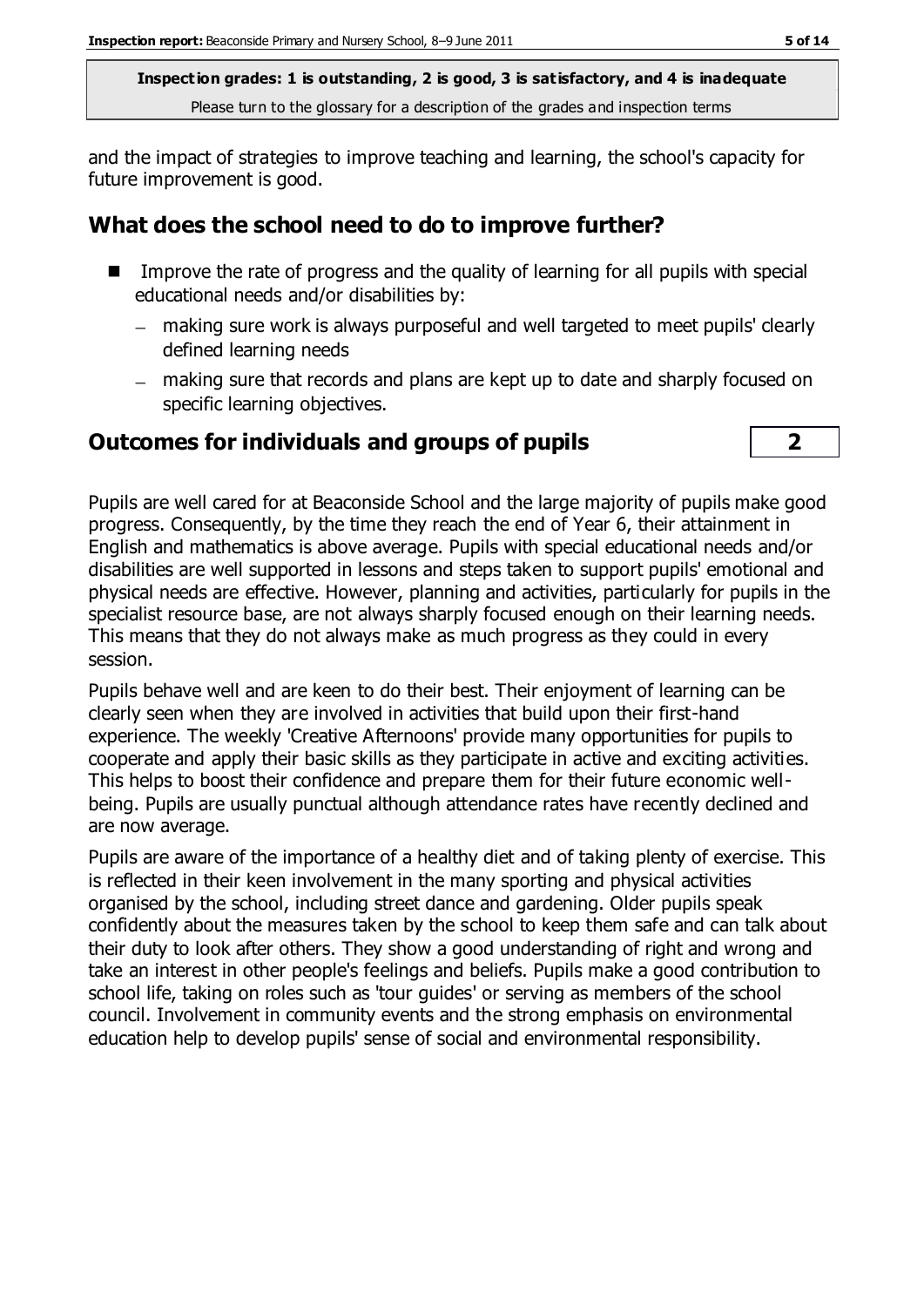**Inspection grades: 1 is outstanding, 2 is good, 3 is satisfactory, and 4 is inadequate**

Please turn to the glossary for a description of the grades and inspection terms

These are the grades for pupils' outcomes

| Pupils' achievement and the extent to which they enjoy their learning                                                     | $\overline{2}$          |
|---------------------------------------------------------------------------------------------------------------------------|-------------------------|
| Taking into account:<br>Pupils' attainment <sup>1</sup>                                                                   | 2                       |
| The quality of pupils' learning and their progress                                                                        | $\mathfrak{D}$          |
| The quality of learning for pupils with special educational needs and/or disabilities<br>and their progress               | 3                       |
| The extent to which pupils feel safe                                                                                      | $\overline{\mathbf{2}}$ |
| Pupils' behaviour                                                                                                         | $\overline{\mathbf{2}}$ |
| The extent to which pupils adopt healthy lifestyles                                                                       | 2                       |
| The extent to which pupils contribute to the school and wider community                                                   | $\overline{\mathbf{2}}$ |
| The extent to which pupils develop workplace and other skills that will contribute to<br>their future economic well-being | $\mathbf{2}$            |
| Taking into account:<br>Pupils' attendance <sup>1</sup>                                                                   | 3                       |
| The extent of pupils' spiritual, moral, social and cultural development                                                   | $\overline{\mathbf{2}}$ |

<sup>1</sup> The grades for attainment and attendance are: 1 is high; 2 is above average; 3 is broadly average; and 4 is low

## **How effective is the provision?**

Most teaching is good. The best lessons involve enjoyable, purposeful activities that allow pupils to work together and apply their skills in order to solve problems. In a well-planned mathematics lesson, for example, pupils had to multiply numbers and think strategically as they played a number game. This required them to collaborate, pose questions and make decisions. Skilful teacher questioning challenged them to explain their thinking and reflect on their learning. Consequently, pupils made excellent progress.

Work in books is marked regularly and the school has detailed information about pupils' attainment and progress. However, while teachers make good use of assessment information in order to plan lessons and set targets, different classes use different systems when assessing pupils' work and progress. This means that the quality of feedback given to pupils about how they can improve their work is inconsistent.

The curriculum is a strength of the school. Meaningful links between subjects make learning more interesting and enjoyable for pupils and provide opportunities for them to use and apply their skills. During the inspection, an outstanding theatre workshop inspired pupils to create an entertaining and informative piece of historical drama.

Pupils enjoy the Forest School sessions and talk with enthusiasm about educational trips and extra activities that enrich their learning. A strong link with the local high school increases the range of experiences on offer to older pupils. The lunchtime and after-school clubs cater to a wide range of interests and are well attended.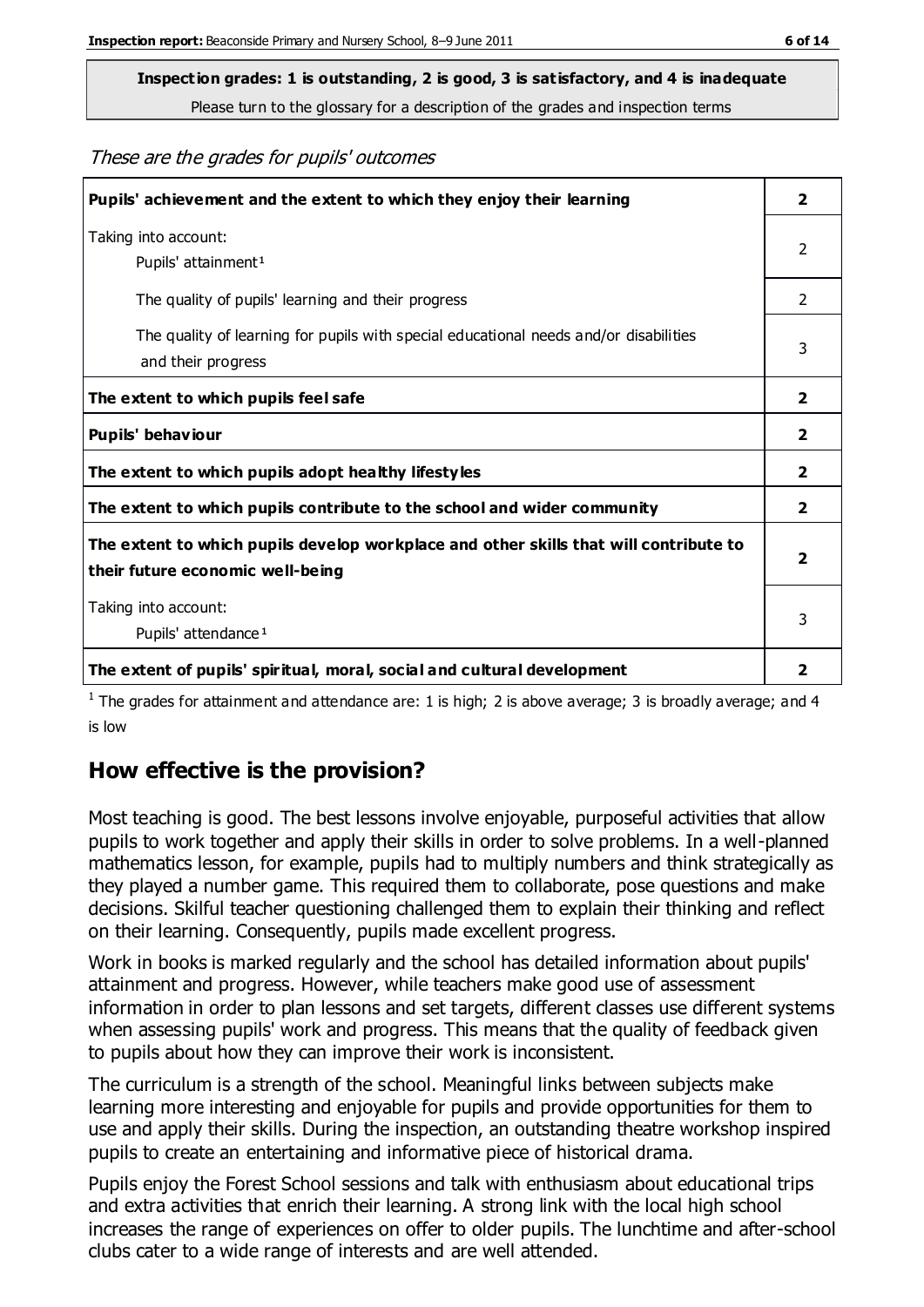**Inspection grades: 1 is outstanding, 2 is good, 3 is satisfactory, and 4 is inadequate** Please turn to the glossary for a description of the grades and inspection terms

The school has good arrangements in place to ensure that all pupils are well cared for. Staff know the pupils well and encourage them to look after themselves and each other. A particular feature of the school's work is its caring commitment to supporting pupils who face particular difficulties or challenges in their lives. These pupils receive good care and support at Beaconside.

These are the grades for the quality of provision

| The quality of teaching                                                                                    |  |
|------------------------------------------------------------------------------------------------------------|--|
| Taking into account:<br>The use of assessment to support learning                                          |  |
| The extent to which the curriculum meets pupils' needs, including, where relevant,<br>through partnerships |  |
| The effectiveness of care, guidance and support                                                            |  |

#### **How effective are leadership and management?**

Since the last inspection, school leaders and managers have done more to monitor the quality of teaching. In addition, they have improved the curriculum and the systems for tracking the progress and attainment of pupils. As a result, standards have risen. The energetic headteacher has high expectations and is introducing innovations that are raising standards. Together with governors and staff, he has created a shared vision for school improvement. The roles of other leaders in the school are currently being reviewed in order to secure an even greater accountability for pupil outcomes. There is convincing evidence that this strengthening of leadership at all levels will help to drive standards up even further and support the shared ambition to become an outstanding school.

Governors support the school effectively and bring an informed level of challenge and support to their role. The work of committees is particularly effective in monitoring aspects of the school's work and performance. The school is a cohesive and inclusive community. Local links are strong although pupils' understanding of how others live in different parts of the country, and in other countries, is limited.

School staff make sure that all pupils are treated fairly and have equal access to the wide range of activities on offer. Effective partnerships with other schools and agencies support pupils' learning and welfare. Parents and carers are kept well informed about events and activities through newsletters, curriculum meetings and a colourful website. Established risk assessment systems, underpinned by the high quality care and attention given to pupils, mean that all safeguarding regulations are met.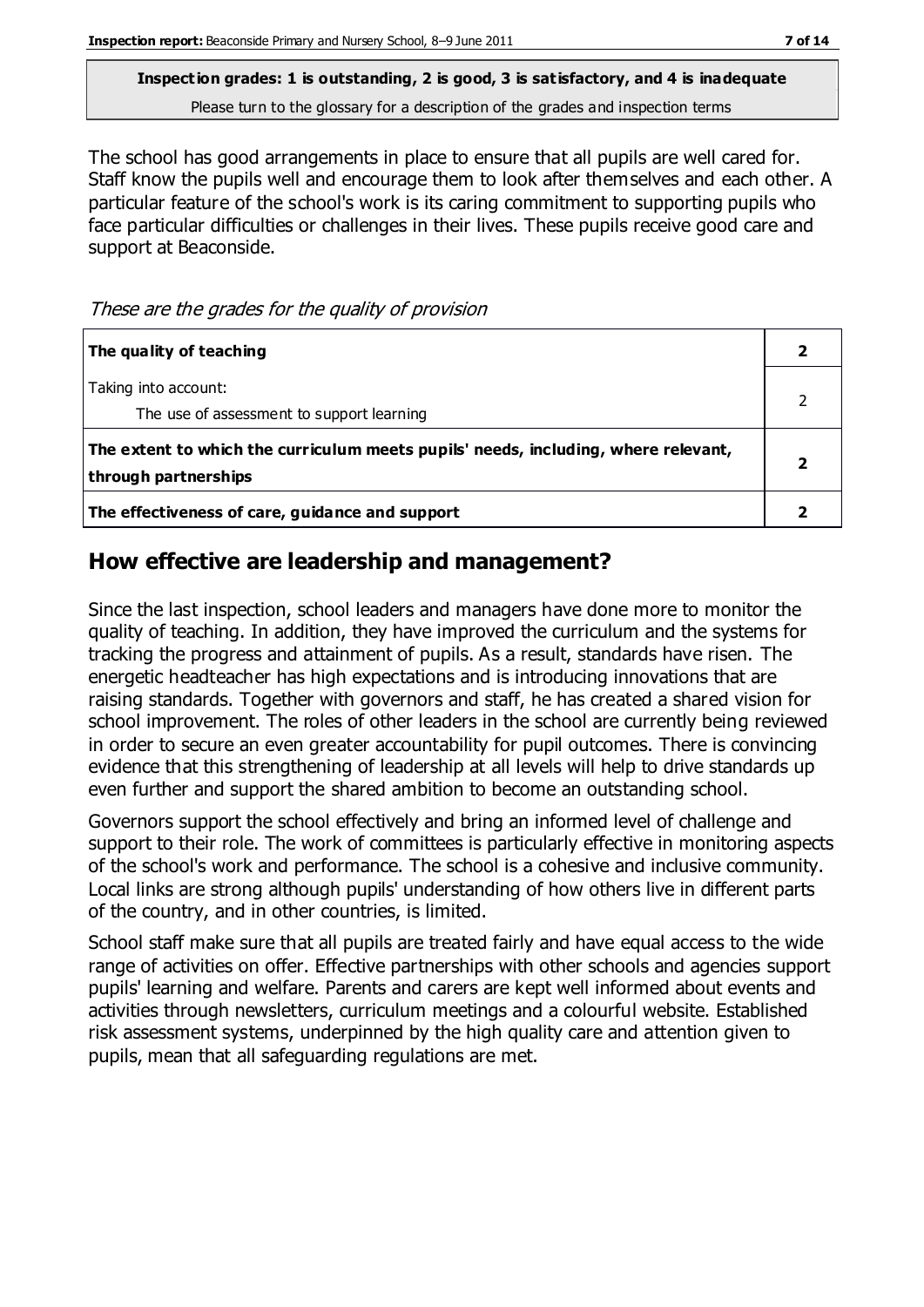**Inspection grades: 1 is outstanding, 2 is good, 3 is satisfactory, and 4 is inadequate**

Please turn to the glossary for a description of the grades and inspection terms

**The effectiveness of leadership and management in embedding ambition and driving improvement 2** Taking into account: The leadership and management of teaching and learning 2 **The effectiveness of the governing body in challenging and supporting the school so that weaknesses are tackled decisively and statutory responsibilities met 2 The effectiveness of the school's engagement with parents and carers 2 The effectiveness of partnerships in promoting learning and well-being 2 The effectiveness with which the school promotes equality of opportunity and tackles discrimination 2 The effectiveness of safeguarding procedures 3 The effectiveness with which the school promotes community cohesion 3 The effectiveness with which the school deploys resources to achieve value for money 2**

These are the grades for leadership and management

## **Early Years Foundation Stage**

Children enter nursery with skills that are broadly in line with those expected for children of a similar age. The strong induction procedures and caring staff help children to settle quickly into the daily routines and they are soon making good progress. This is because the Early Years Foundation Stage team has created an exciting learning environment and there are effective systems for monitoring and tracking children's achievements. Well planned activities mean that children are able to make choices and this helps them to develop independence. Both the indoor and outdoor provision successfully support children's development across all areas of learning. The excellent Forest School provision provides children with plenty of opportunity to explore, investigate and cooperate as they work together to make decisions and solve problems. There is a balance between adultdirected and child-initiated learning and all sessions are imaginative and lively. Adults work well together and give children plenty of calm encouragement and praise. As a result, children are happy, enjoy their learning and relationships are good. The adults in charge of the Early Years Foundation Stage have a good understanding of the welfare requirements and ensure that the children are well cared for. Risk assessments are robust and safeguarding requirements are fully met.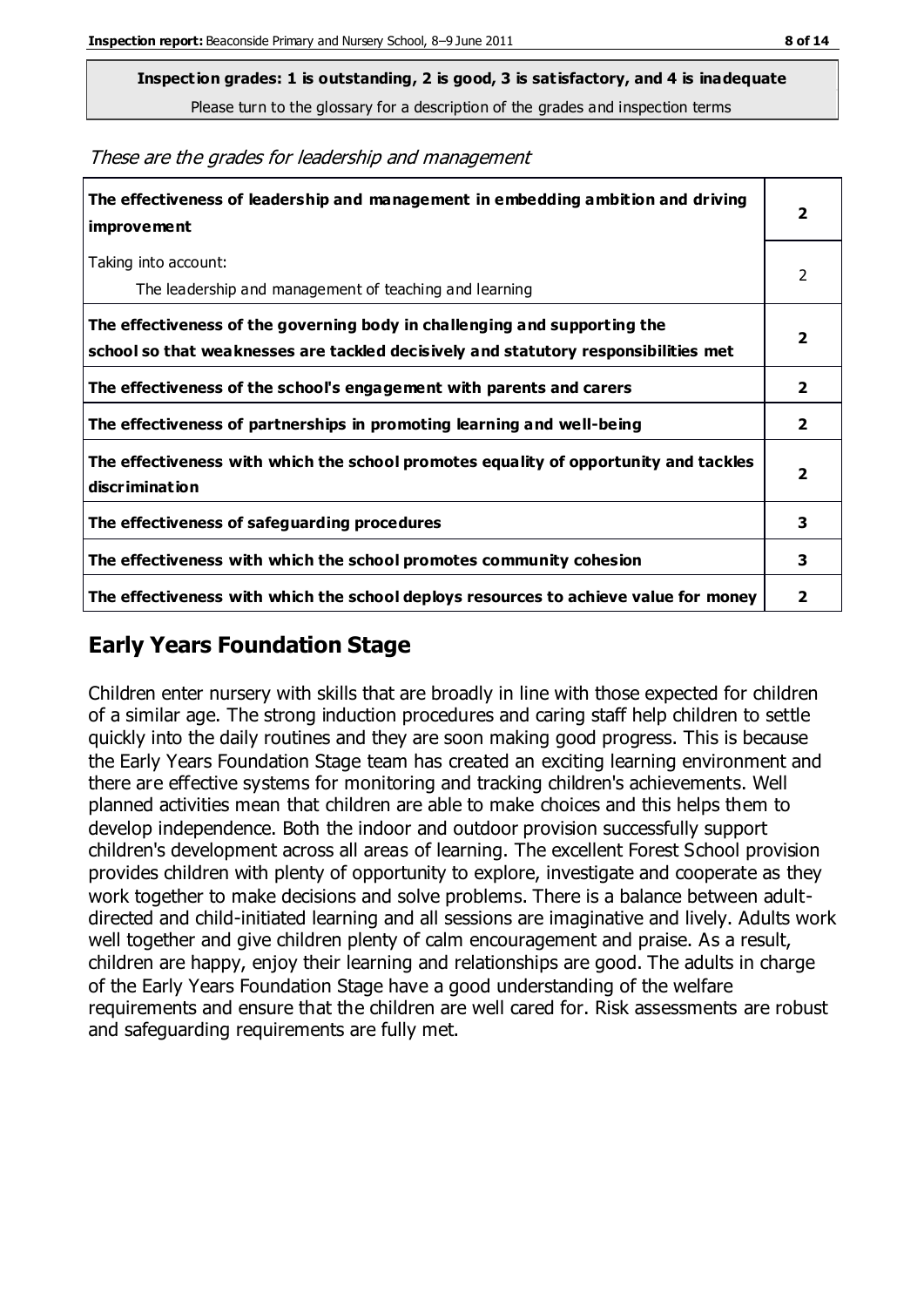**Inspection grades: 1 is outstanding, 2 is good, 3 is satisfactory, and 4 is inadequate**

Please turn to the glossary for a description of the grades and inspection terms

These are the grades for the Early Years Foundation Stage

| Overall effectiveness of the Early Years Foundation Stage                             |  |  |
|---------------------------------------------------------------------------------------|--|--|
| Taking into account:<br>Outcomes for children in the Early Years Foundation Stage     |  |  |
| The quality of provision in the Early Years Foundation Stage                          |  |  |
| The effectiveness of leadership and management of the Early Years Foundation<br>Stage |  |  |

## **Views of parents and carers**

Almost half of all parents and carers responded to the questionnaire, which is higher than the response rate in most schools. The vast majority of those who responded, or who talked to the inspectors, expressed very positive views about the school. Parents and carers particularly praised the leadership of the headteacher, the interesting curriculum and extra-curricular activities, the attention to individuals and the high quality care provided by the school. The inspection found evidence that supports these positive views.

A very small number of parents and carers raised individual concerns in their written comments. These included concerns about the academic needs of their children; inconsistencies in approach to the management of pupils; playground supervision and communication with parents. The inspection found that the large majority of pupils make good progress although some pupils with specific needs do not always make as much progress as they could. The inspection judged pupils' behaviour, engagement with parents, and levels of supervision to be good. The inspection recognised that there is some variance in the way different teachers respond to pupils' work in class.

A few parents and carers commented about traffic congestion at the beginning and end of the school day, and the implication of this for pupils' safety. The inspectors agree that more could be done to minimise the risk of harm and that it would be for the school, parents and carers to work together in order to develop workable solutions.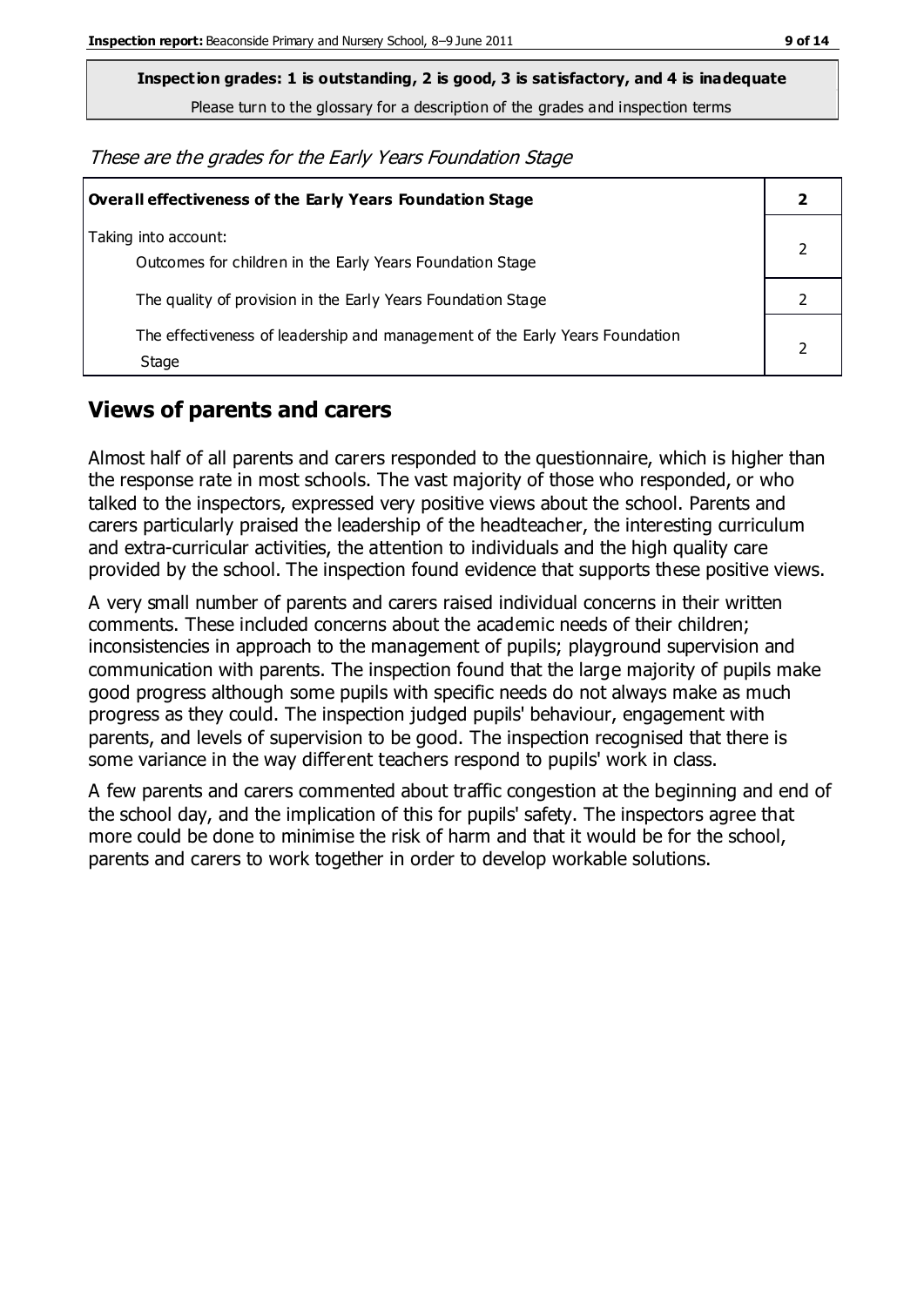#### **Responses from parents and carers to Ofsted's questionnaire**

Ofsted invited all the registered parents and carers of pupils registered at Beaconside Primary and Nursery School to complete a questionnaire about their views of the school.

In the questionnaire, parents and carers were asked to record how strongly they agreed with 13 statements about the school. The inspection team received 94 completed questionnaires by the end of the on-site inspection. In total, there are 190 pupils registered at the school.

| <b>Statements</b>                                                                                                                                                                                                                                       | <b>Strongly</b><br>agree |               | Agree        |               | <b>Disagree</b> |                | <b>Strongly</b><br>disagree |                |
|---------------------------------------------------------------------------------------------------------------------------------------------------------------------------------------------------------------------------------------------------------|--------------------------|---------------|--------------|---------------|-----------------|----------------|-----------------------------|----------------|
|                                                                                                                                                                                                                                                         | <b>Total</b>             | $\frac{0}{0}$ | <b>Total</b> | $\frac{0}{0}$ | <b>Total</b>    | $\frac{0}{0}$  | <b>Total</b>                | $\frac{0}{0}$  |
| My child enjoys school                                                                                                                                                                                                                                  | 51                       | 54            | 37           | 39            | 4               | $\overline{4}$ | 1                           | $\mathbf{1}$   |
| The school keeps my child<br>safe                                                                                                                                                                                                                       | 52                       | 55            | 42           | 45            | 0               | $\mathbf 0$    | 0                           | $\pmb{0}$      |
| My school informs me about<br>my child's progress                                                                                                                                                                                                       | 39                       | 41            | 50           | 53            | 5               | 5              | $\mathbf{0}$                | $\mathbf 0$    |
| My child is making enough<br>progress at this school                                                                                                                                                                                                    | 42                       | 45            | 42           | 45            | 5               | 5              | 1                           | $\mathbf{1}$   |
| The teaching is good at this<br>school                                                                                                                                                                                                                  | 41                       | 44            | 50           | 53            | $\overline{2}$  | $\overline{2}$ | 0                           | $\mathbf 0$    |
| The school helps me to<br>support my child's learning                                                                                                                                                                                                   | 34                       | 36            | 51           | 54            | 4               | 4              | $\overline{2}$              | $\overline{2}$ |
| The school helps my child to<br>have a healthy lifestyle                                                                                                                                                                                                | 41                       | 44            | 50           | 53            | $\overline{2}$  | $\overline{2}$ | 0                           | $\mathbf 0$    |
| The school makes sure that<br>my child is well prepared for<br>the future (for example<br>changing year group,<br>changing school, and for<br>children who are finishing<br>school, entering further or<br>higher education, or entering<br>employment) | 41                       | 44            | 46           | 49            | $\mathbf{1}$    | 1              | $\mathbf 0$                 | $\mathbf 0$    |
| The school meets my child's<br>particular needs                                                                                                                                                                                                         | 39                       | 41            | 49           | 52            | 4               | 4              | $\mathbf{0}$                | $\mathbf 0$    |
| The school deals effectively<br>with unacceptable behaviour                                                                                                                                                                                             | 33                       | 35            | 52           | 55            | 6               | 6              | 0                           | 0              |
| The school takes account of<br>my suggestions and concerns                                                                                                                                                                                              | 22                       | 23            | 62           | 66            | $\overline{2}$  | $\overline{2}$ | 0                           | 0              |
| The school is led and<br>managed effectively                                                                                                                                                                                                            | 45                       | 48            | 45           | 48            | $\mathbf{1}$    | $\mathbf{1}$   | $\mathbf{1}$                | $\mathbf{1}$   |
| Overall, I am happy with my<br>child's experience at this<br>school                                                                                                                                                                                     | 49                       | 52            | 43           | 46            | $\overline{2}$  | $\overline{2}$ | 0                           | $\pmb{0}$      |

The table above summarises the responses that parents and carers made to each statement. The percentages indicate the proportion of parents and carers giving that response out of the total number of completed questionnaires. Where one or more parents and carers chose not to answer a particular question, the percentages will not add up to 100%.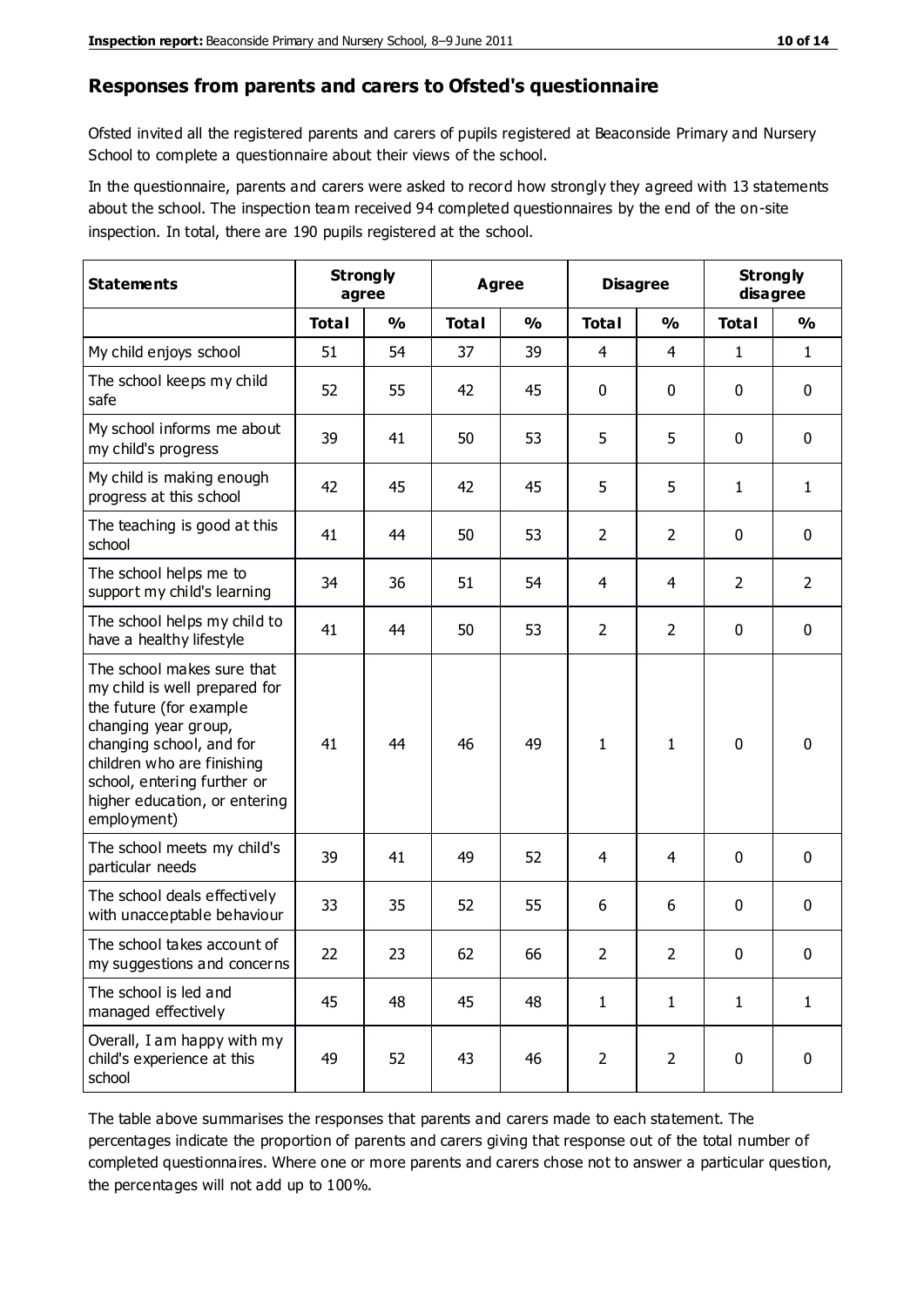## **Glossary**

| Grade   | <b>Judgement</b> | <b>Description</b>                                                                                                                                                                                                            |
|---------|------------------|-------------------------------------------------------------------------------------------------------------------------------------------------------------------------------------------------------------------------------|
| Grade 1 | Outstanding      | These features are highly effective. An outstanding school<br>provides exceptionally well for all its pupils' needs.                                                                                                          |
| Grade 2 | Good             | These are very positive features of a school. A school that<br>is good is serving its pupils well.                                                                                                                            |
| Grade 3 | Satisfactory     | These features are of reasonable quality. A satisfactory<br>school is providing adequately for its pupils.                                                                                                                    |
| Grade 4 | Inadequate       | These features are not of an acceptable standard. An<br>inadequate school needs to make significant improvement<br>in order to meet the needs of its pupils. Ofsted inspectors<br>will make further visits until it improves. |

#### **What inspection judgements mean**

#### **Overall effectiveness of schools**

|                       | Overall effectiveness judgement (percentage of schools) |      |                     |                   |
|-----------------------|---------------------------------------------------------|------|---------------------|-------------------|
| <b>Type of school</b> | <b>Outstanding</b>                                      | Good | <b>Satisfactory</b> | <b>Inadequate</b> |
| Nursery schools       | 46                                                      | 48   | 6                   |                   |
| Primary schools       | 6                                                       | 47   | 40                  | 7                 |
| Secondary schools     | 12                                                      | 39   | 38                  | 11                |
| Sixth forms           | 13                                                      | 42   | 41                  | 3                 |
| Special schools       | 28                                                      | 49   | 19                  | 4                 |
| Pupil referral units  | 14                                                      | 45   | 31                  | 10                |
| All schools           | 10                                                      | 46   | 37                  |                   |

New school inspection arrangements were introduced on 1 September 2009. This means that inspectors now make some additional judgements that were not made previously.

The data in the table above are for the period 1 September 2010 to 31 December 2010 and are consistent with the latest published official statistics about maintained school inspection outcomes (see **[www.ofsted.gov.uk](http://www.ofsted.gov.uk/)**).

The sample of schools inspected during 2010/11 was not representative of all schools nationally, as weaker schools are inspected more frequently than good or outstanding schools.

Percentages are rounded and do not always add exactly to 100.

Sixth form figures reflect the judgements made for the overall effectiveness of the sixth form in secondary schools, special schools and pupil referral units.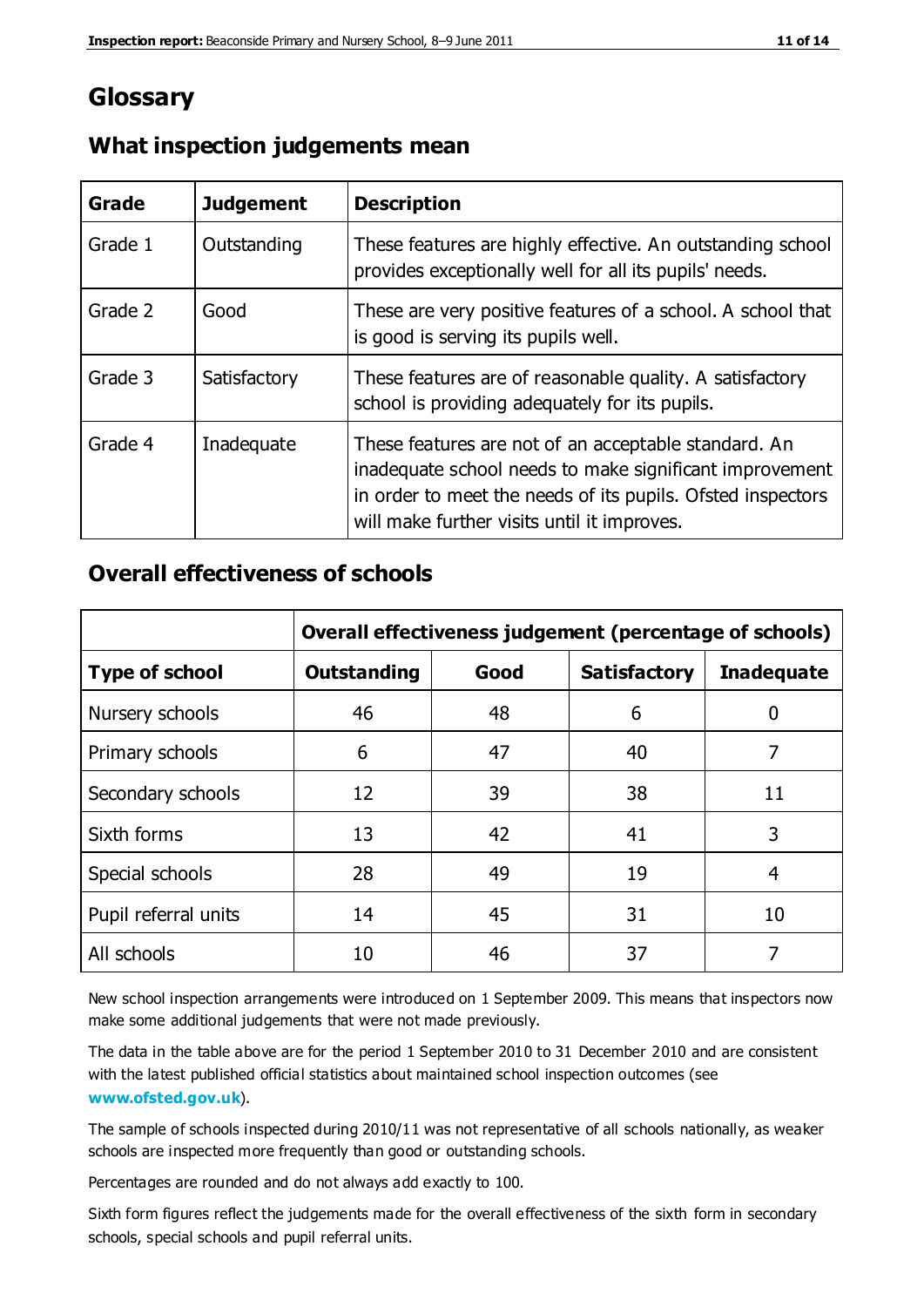# **Common terminology used by inspectors**

| Achievement:               | the progress and success of a pupil in their learning,<br>development or training.                                                                                                                                                          |  |  |
|----------------------------|---------------------------------------------------------------------------------------------------------------------------------------------------------------------------------------------------------------------------------------------|--|--|
| Attainment:                | the standard of the pupils' work shown by test and<br>examination results and in lessons.                                                                                                                                                   |  |  |
| Capacity to improve:       | the proven ability of the school to continue<br>improving. Inspectors base this judgement on what<br>the school has accomplished so far and on the quality<br>of its systems to maintain improvement.                                       |  |  |
| Leadership and management: | the contribution of all the staff with responsibilities,<br>not just the headteacher, to identifying priorities,<br>directing and motivating staff and running the school.                                                                  |  |  |
| Learning:                  | how well pupils acquire knowledge, develop their<br>understanding, learn and practise skills and are<br>developing their competence as learners.                                                                                            |  |  |
| Overall effectiveness:     | inspectors form a judgement on a school's overall<br>effectiveness based on the findings from their<br>inspection of the school. The following judgements,<br>in particular, influence what the overall effectiveness<br>judgement will be. |  |  |
|                            | The school's capacity for sustained<br>improvement.                                                                                                                                                                                         |  |  |
|                            | Outcomes for individuals and groups of pupils.                                                                                                                                                                                              |  |  |
|                            | The quality of teaching.                                                                                                                                                                                                                    |  |  |
|                            | The extent to which the curriculum meets<br>pupils' needs, including, where relevant,<br>through partnerships.                                                                                                                              |  |  |
|                            | The effectiveness of care, guidance and<br>support.                                                                                                                                                                                         |  |  |
| Progress:                  | the rate at which pupils are learning in lessons and<br>over longer periods of time. It is often measured by<br>comparing the pupils' attainment at the end of a key                                                                        |  |  |

stage with their attainment when they started.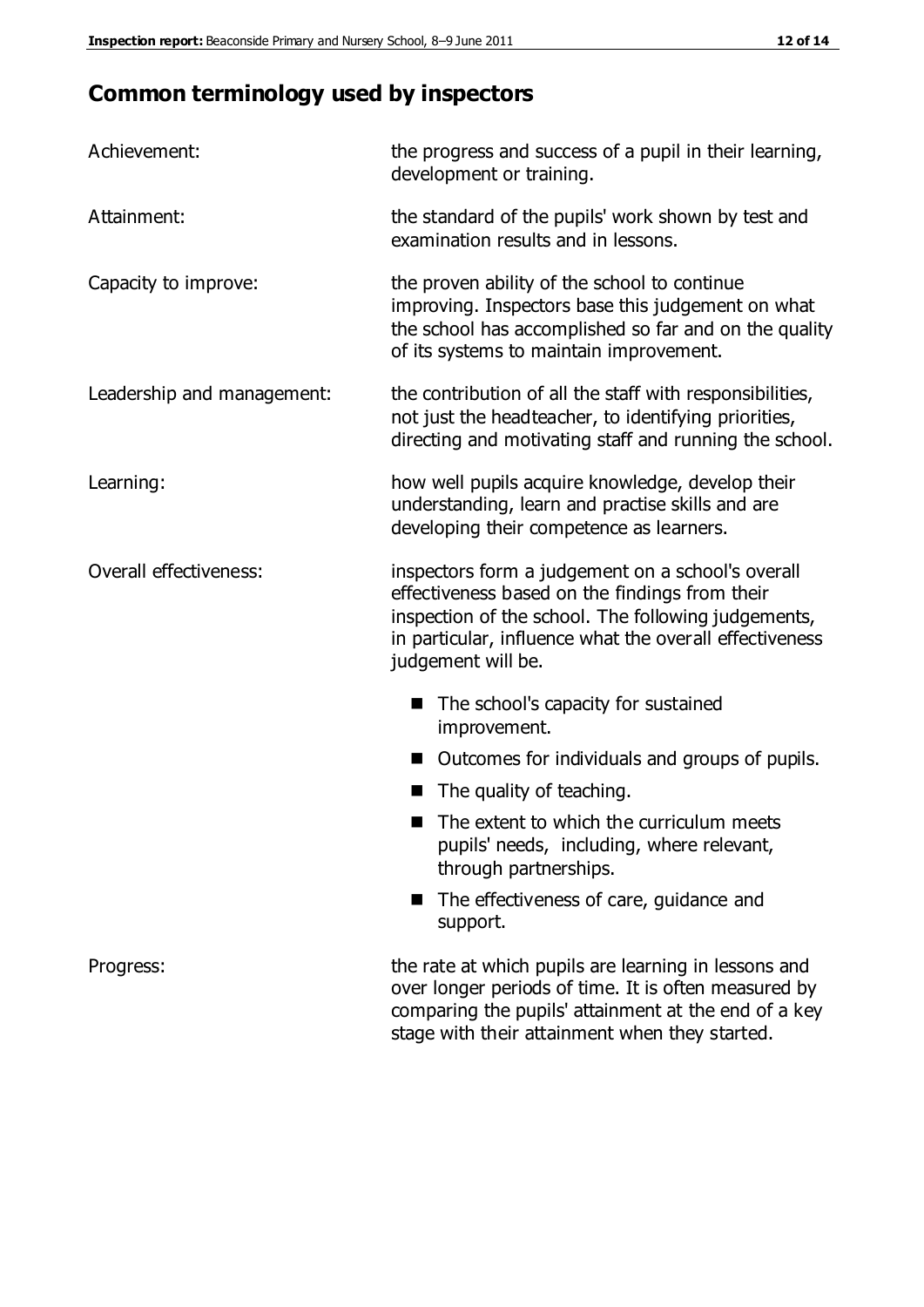#### **This letter is provided for the school, parents and carers to share with their children. It describes Ofsted's main findings from the inspection of their school.**

10 June 2011

#### Dear Pupils

#### **Inspection of Beaconside Primary and Nursery School, Birmingham, B45 9DX**

Thank you for your welcome when I inspected your school with two other inspectors. We very much enjoyed our visit. Thank you for telling us about your work and all the other things you do at school.

Beaconside Primary is a good school and your headteacher and staff know how to improve it in the future.

During our visit, we were impressed by the many exciting activities and events that happen at your school. You are taught and looked after well and this means that most of you make good progress in lessons and feel safe. We noticed that you really enjoy your learning when you are able to work together, make decisions and solve problems. This helps you to grow in confidence and develop independence.

We noticed that your teachers always mark your work and tell you how well you are doing. However, different teachers mark your work in different ways. This means that you are not always sure about the best way to improve your work in the future. We have asked your teachers to agree on the best way to mark and assess your work.

We have also asked your teachers to make sure that activities for all pupils are always very well planned in order to meet their needs. This will help all of you to make good progress in all lessons.

You can help the school by continuing to do your best in lessons, behaving well and attending regularly.

Thank you again and my best wishes for the future.

Yours sincerely

Martin Pye Lead inspector